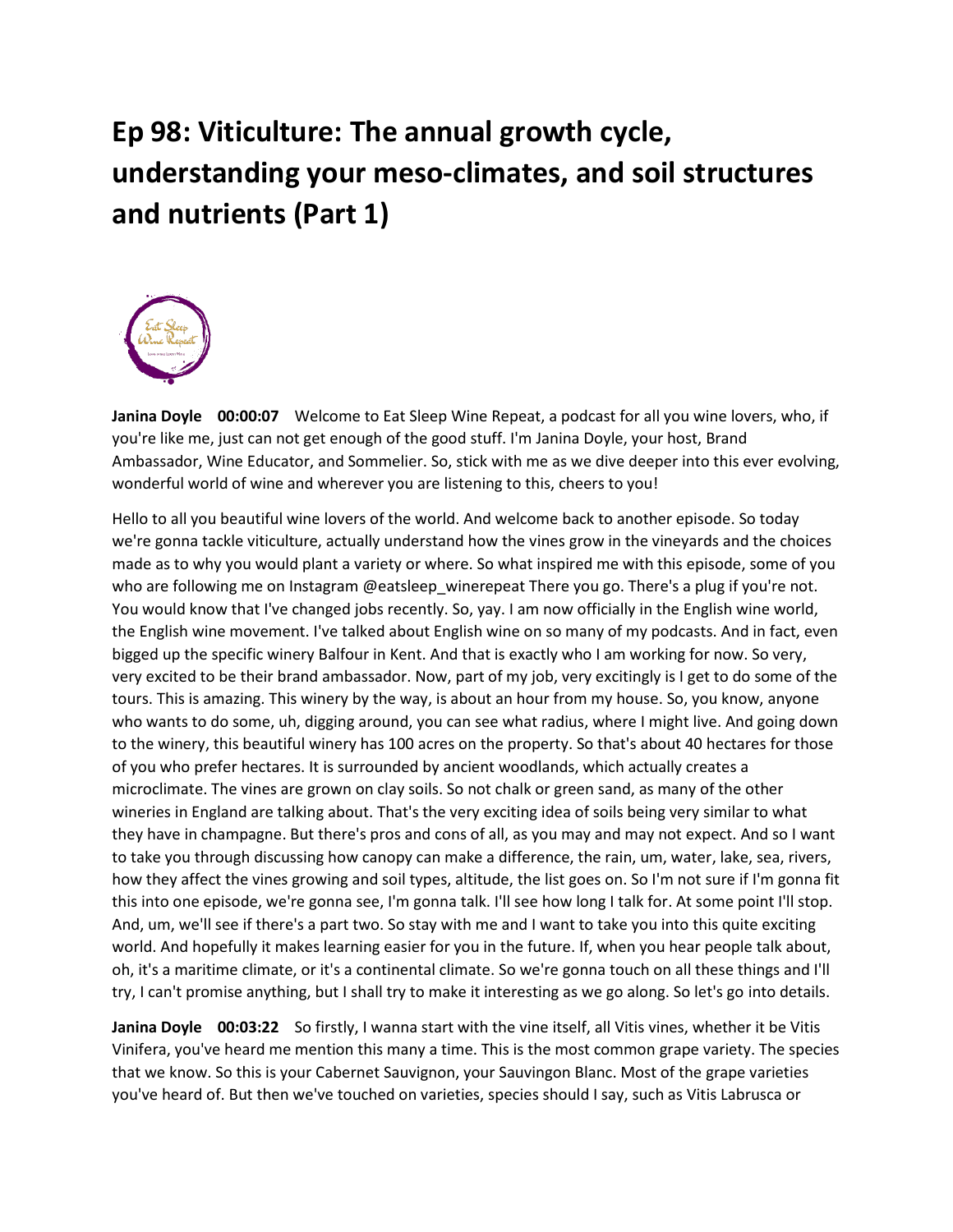Riparia. And these are commonly known in America. So all of these different Vitis species, these grape vines belong to the Vitaceae family. Some people I've heard say Vitaceae. So Vitaceae, Vitaceae, which is basically a climbing plant, a woody climbing vine with, with tendrils that produces fruit. So this is the family that the lovely grapevine that we adore belongs to. Now the annual growth cycle. I'm gonna talk about the Northern hemisphere because that's where I am. But all you need to do is literally go six months further if you're thinking about the Southern hemisphere. So always in April going to May time. This is when we have bud burst. So what happens during the winter, the vine is dormant. So it has all these carbohydrates, these energy stores, but nothing happens. Now when the average temperature becomes above on average 10 degrees Celsius, this activates the energy, the plant wakes up, sending carbohydrates up the trunk, which is the permanent wood. And then along the cane. Now what the cane is, there may be one, there may be two. It depends on what the Viticulturalist wants to do, but they used to be last year's shoots. So once all the leaves fall off in autumn, a Viticulturalist working the vineyards can decide to lay down one of these shoots or perhaps two, cut away all the rest and then this shoot hardens to become the cane. Now, along the cane, there will be, stay with me, nodes. Now, nodes are basically the bumps that come out of a vine shoot. Okay? And so when these carbohydrates hit the notes, little buds will start swelling. And when they have swelled enough, they will burst. And this is what we call bud burst, not such an original title. So as I already mentioned, you should expect this to happen in April or May. Now, one of the worst things about this time is especially if you are in a very cool climate in places like Burgundy, in Champagne, in England, frost is a crazy problem. And if you get too many days of frost, your bud is going to be destroyed. Now there are secondary buds, if the primary ones are destroyed, however, these produce far less fruit and far less flavor. So you do not want this. So certainly frost is a major problem. Now fingers crossed you get through frost, May to August times the next few months, it's all about shoot growth. So out of these buds, you are gonna get leaves growing. That's where the bunches, the flowers come from and all the tendrils, so those little curly things that wrap around whatever they can find. Now, the flower is very important, cause this is basically the plants reproductive system or its structure should I say. So influorescence is when the flowering occurs and it's worth pointing out, it's not bees that do the pollination here. A vine is actually hermaphroditic. So it has male and female reproductive parts. Now the flowering of the vine can take anything from between 40 to 80 days from when the bud originally burst. So it really does depend on the weather here. Certainly in England, it's very normal to have the flowering happening in end of June, early July. Now all being well, if it hasn't been raining too hard or too much wind, which could blow away the pollen, keep in mind, no wind at all wouldn't help with the stimulation of getting the fertilization to happen. So these vines aren't fussy at all, are they. Anyway, all being well by the end of this, you'll now have a cluster, a cluster of grapes that will swell and grow and get tasty. We would call that good fruit set. So you may have heard of the French term Coulure, and this is known as bad fruit set. When you are left with a very small crop based on bad weather. Now to make matters even worse, really bad weather at this point can affect next years grape crop as well because there are dormant buds on the cane. Now what they will go through is a process called floral initiation. And what that's basically gonna determine is the maximum amount of bunches per shoot for the following year. So hopefully you're getting an idea now how important the weather is, why vintage matters so much and why, well Viticulturalists are constantly praying that their whole crop doesn't get taken out in one night of hail, of frost, of crazy winds, of terrible rains, because it can happen. But moving on to brighter things, let's go to Berry growth and Veraison. So Berry growth is between July, when, of course you've got that cluster, through to September. So July to September is when the grapes will grow and swell, as I've mentioned. And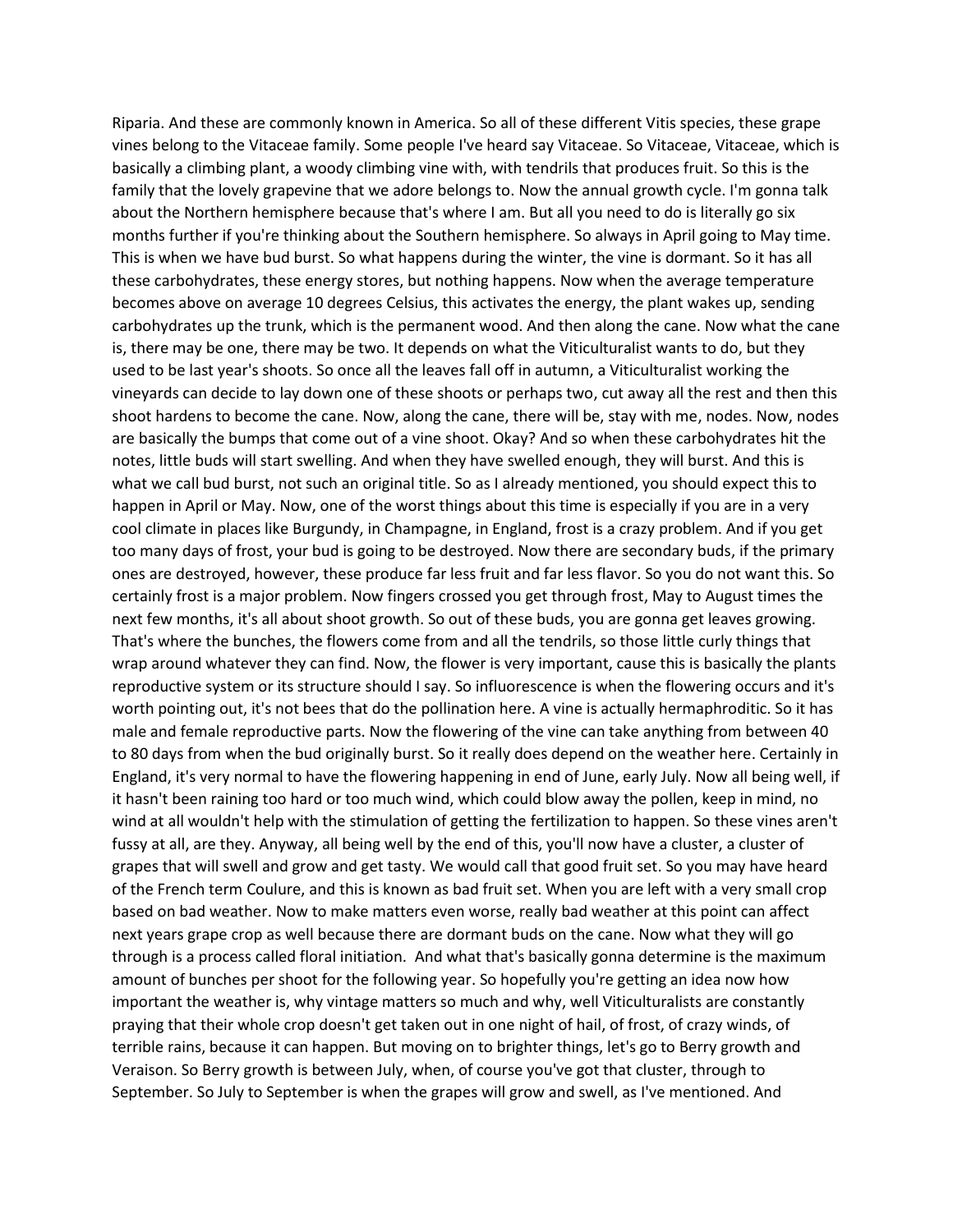Veraison is when the grape will change color. So your white grapes will go more clear and yellowy and your black grapes will go red. Now during that time of Veraison, you're going to find that the grapes get more and more sugar and the more sugar that is accumulated in the grape, the less acidity there is. So again, as a winemaker or a viticulturalist, you could choose when to harvest your grapes based on how much acidity you want, or how much sugar. Now with fermentation, you may recall that sugar turns into alcohol. So it's maybe not a case of how much sweetness you want in your wine. The likelihood is that the winemaker is going for a dry wine, but the higher the sugar levels will mean, the end result of a dry wine will be a higher alcohol wine. So therefore the winemaker can decide what kind of style they're going for. And that will determine when to pick. However, picking typically is September. Even through to November, they may be looking for a real late harvest wine. It could be actually a dessert wine, certainly in England, quite surprising, we are picking very often in October. However, what with global warming climate change, sadly many European vineyards, they're starting to pick in August, which was never seen before a decade or two ago. Now sometimes a winemaker or a Viticulturalist doesn't actually have a choice when they pick, because the weather may decide for them. Rain is not something we want during harvest time. It can dilute the must if the rain comes before the harvest, it can cause the berries to split at the moment of harvest. So sometimes if a load of rain is coming, a winemaker may decide he's just gonna go in and pick the grapes beforehand. But of course, what that might mean is that they're just a little bit under ripe. So it's a really tough time for all people running the vineyards. Now let's just assume that we've had a perfect harvest and the grapes are tasty and juicy. They've been picked, they've gone into the winery and the wine is now being made. Hoorah. After this, the leaves will all fall off. Wood ripening will happen. And basically the vine will take all those carbohydrates, store them and then go dormant. And this is when winter pruning will happen. So generally between November to January. Now, if you are in a very cold region, like for instance, recently I've done the series on the Finger Lakes in New York State. During the winter, a vine could suffer freeze injury. So below minus 15 degrees problems really start and at minus 25 degrees Celsius, I might add, the vine is killed. It's game over. So as you may recall, from those previous episodes, they insulate with earth. That's that process of hilling up, but you could also insulate with snow. Now, thankfully that's in very few places in the world, but there are all different types of temperatures and climate. So I figure now's probably a good time just to touch on these.

**Janina Doyle 00:13:04** So what I wanna do now is talk about the temperatures and the climates that basically you'll find around the world. So if ever in podcasts, if we're talking about a cool continental climate, you know what it means. So in terms of continental, this is typically an area that has hot summers, cold winters. So these are inland. So more extreme between summer and winter. Then if we mention that a wine region has a Mediterranean climate, warm summers, mild winters, less rain, the rain is in the winter. And obviously as we all know, lots and lots of sun, then if we talk about maritime climates, the wine regions are closer to the coast. So they have an impact from the sea, the differences between the hottest month and the coolest are much smaller. And they typically have quite a long growing season. So warm summers, mild winters, and actually quite a lot of rainfall because the sea brings a lot more cloud cover. So these are the three ways that we would differentiate in terms of climates. Then when we say it's a cool climate, we're talking when the average mean growing season is below 16.5 degrees Celsius. So this is England. Uh, it is Burgundy. It is Champagne. If we go to a moderate climate, this is something between 16.5 - 18.5. So now think of Bordeaux. A warm climate that's 18.5 to 21 degrees Celsius. That's the Southern Rhône and anything above 21 degree Celsius plus is just for table grapes. And you're not gonna find the grape varieties that we love in a bottle of wine.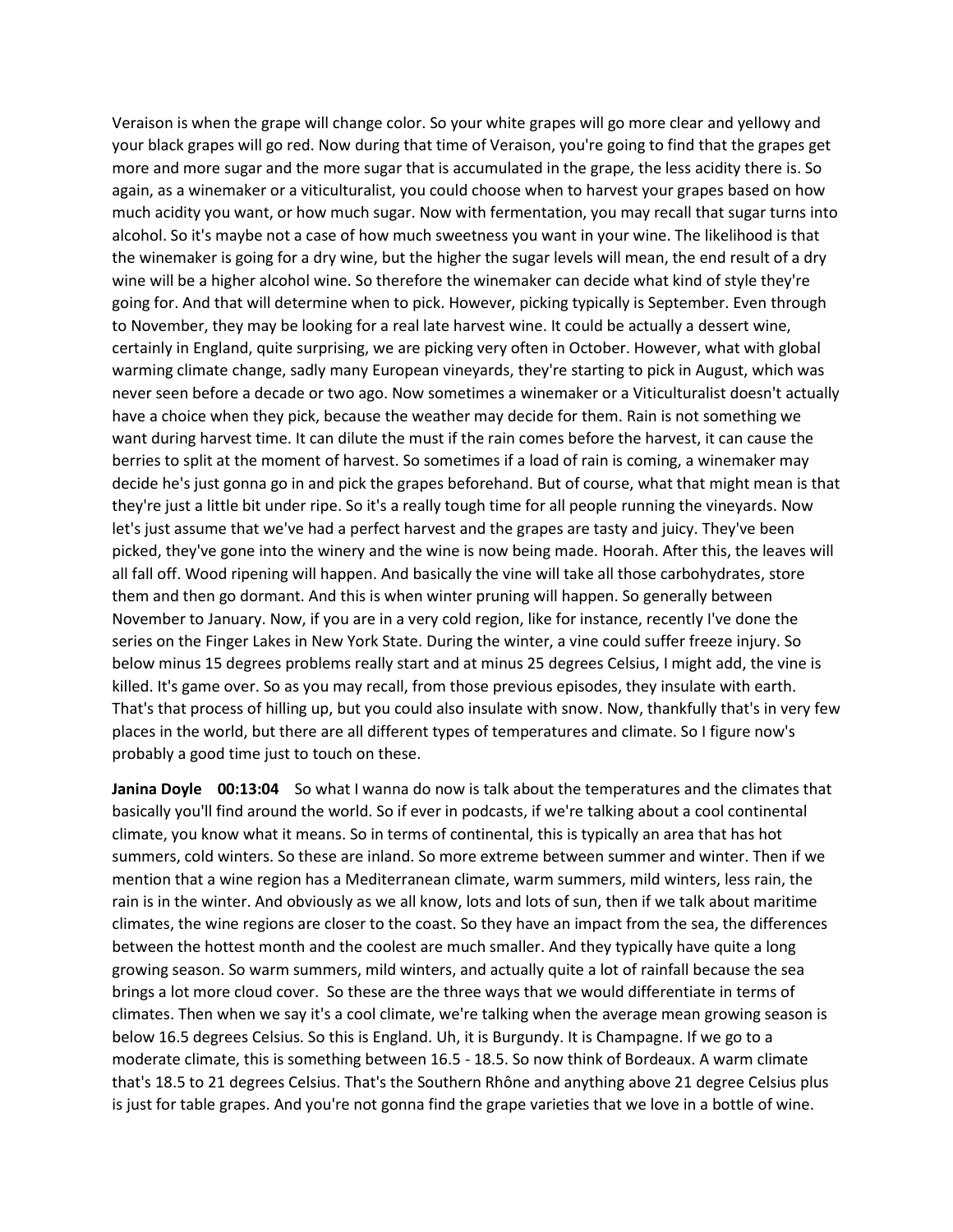Now I also just wanna point out, actually, if you are much further away from the equator, of course, the further you are away, the less tropical, probably the cooler climate you have. Now, they may sometimes have shorter summers, a shorter growing season, but still pretty warm summers. But what they do have to compensate is really long day length. So if you keep in mind, the further you are from the equator, the longer your days, this gives your grapes plenty of time to ripen. And in fact, they're typically less rainy, especially then maritime climates. So you have a lot less risk of rot during harvest. And so you may have noticed places like Germany or New York State, the Finger Lakes, up in the Niagara Escarpment, they are doing late harvest wines because they have quite dry Autumns, so that ends up being a benefit for them. Now I wanna talk about then Meso-climates because Meso-climate is within a site that climate could be very different based on altitude. It could be based on water that's nearby, or it could be based on slope aspect. So firstly, altitude. Every 100 metres you go up in altitude, it gets 0.6 degrees Celsius cooler. A great place known for its high altitudes would be Argentina. So Salta, especially in the north, incredibly high, 3000 meters high and down in Mendoza, very typically you can get 1500 plus meters where the Malbec is growing. Now up in altitude. Yes. Okay. You're gonna get cooler climate. So that might be great for your grapes, but there is typically more wind, so that may affect your bud burst taking longer. So you have to keep this in mind. Now, the mountains, they actually can be really protective from loads of rain and excessive winds. So a really great example of that would be Alsace, in the Northeastern part of France. To the west they have the Vogues mountains and this acts as a rain shadow. And actually this is the driest region in France. So get yourself a mountain. Now talking of those smaller mountains, those things called hills, let's look at the slope aspect. So first of all, very, very interesting. If you are after sunshine, a lot of sunshine, you may want to plant east facing. And the reason for that, the sun is much less scattered because dust in the air has settled overnight. But by the time the sun starts setting in the west, the sun is far more scattered because the dust has been lifted by the air, as it has warmed through the day. However, as the sun is setting in the west, it is actually warmer cause it's had all day to build. So that's all gonna be dependent on the grape variety that you're planting and how much sun it needs. And then you wanna decide where do you plant it on the slope? Now, if you plant a vine on the bottom of a slope, if this is a place like Burgundy or England, as I keep on pointing out, we have a lot of issues with frost and of course, cold air moves down, hot air rises. So basically you need to be really, really careful not to plant too far down at the bottom of the slope otherwise you're going to be having to light bougies. So frost candles. And if you can imagine waking up at 3:00 AM in the morning, going out with your team and having to light a thousand of them, apart from the timing, each one costs 12 pound a pop, not crazy, but when you multiply the costs and you may have 10 nights of frost. Last year in England, well certainly in Balfour winery where I'm working now in Kent, they had 20 nights of frost. So gosh, for those of you who like sleep, you do not want to be a Viticulturalist in a cool climate region with frost as a hazard. Now that is why in the Côte-d'Or, so we are talking in the Burgundy region, they plant in the middle slope. And of course they don't go higher than that because then above this area, it gets cold again. Now the positive of planting on a slope is they are better draining. So you don't have to worry if you're in an area that rains a lot, the soils typically are poorer and that's actually a good thing cause that moderates vigor. But you need to think about the fact that you are gonna have to hand harvest, so you cannot use machinery. So it's gonna be much higher in cost. And there is the risk of erosion. That is why in the Douro, Portugal, you can find all of these very special terraces. This is a way to mitigate the issues of erosion. And then finally, if you do not want any more cold air, an isolated hill is much better because if there are bigger hills around this hill, it's gonna bring cold air down. So these are the kind of decisions you want to make. Now bodies of water. So this is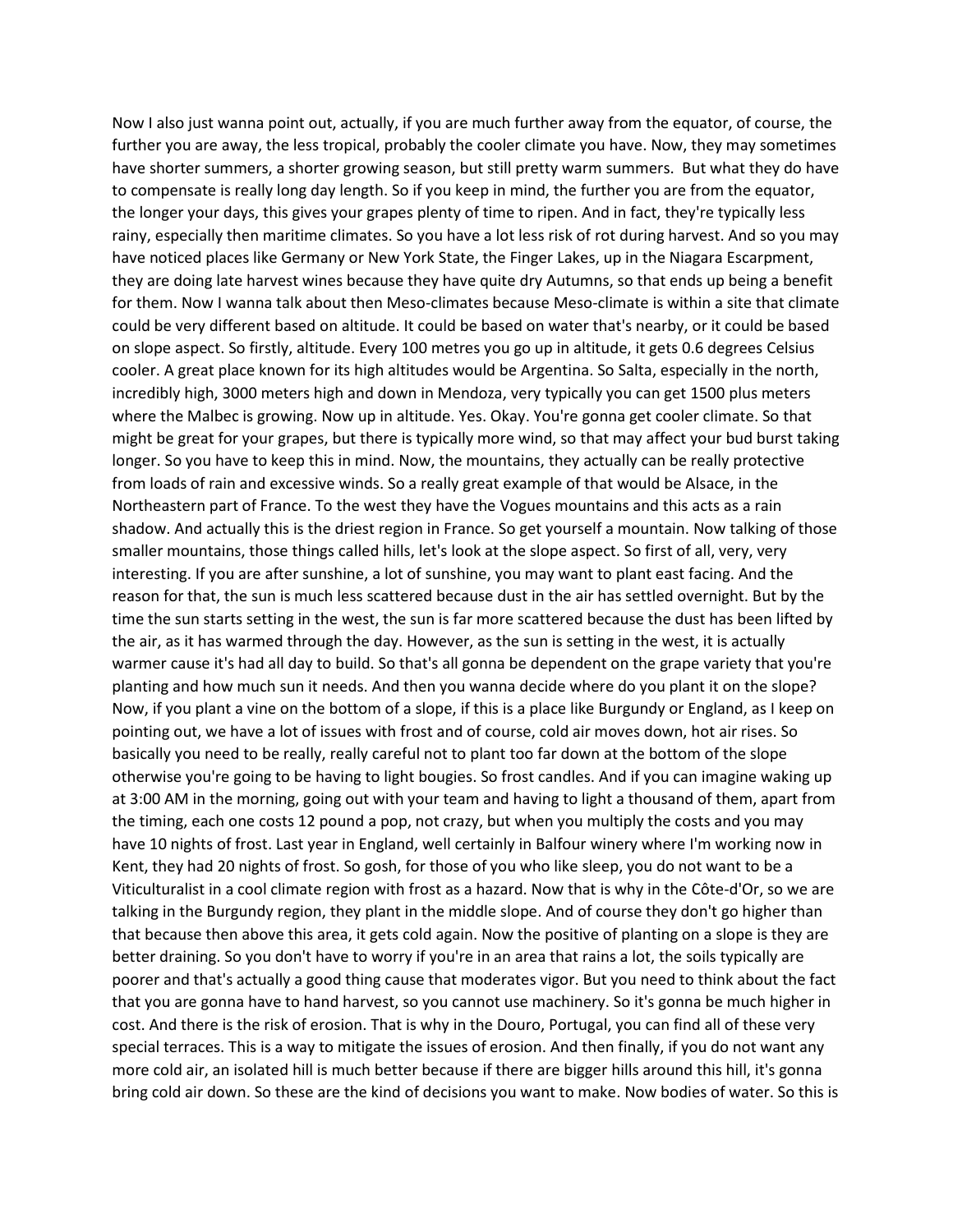rivers, the sea, lakes. Now they're great for cool climate regions because they can moderate the temperature. They can reduce the risk of frost. They reflect the sun rays and they can moderate the winter temperatures and store a lot of that autumn heat. Now also, if you're in a place where it's not raining enough, it can act as an irrigation source. It may be vital. And if you're in a place like Sauternes, in Bordeaux, where they make some of the best incredible dessert wines in the world. And they are reliant on the morning mists that come from the river and this will create Noble rot, Botrytis cinerea. This is a type of rot, a good one, that will create little holes in the grape skins. And then the grape itself will dehydrate, concentrate, become sweeter and then create these beautiful honeyed orange marmalade flavors that we adore. Now the one negative of course is humidity. So fungal diseases can be on the up when you are by a water source, Downy mildew is one of them. It can affect all green parts of the grapevine basically by creating rot. And then you lose so much of your yield, but equally rain also does the same thing. It can create mildew and grey rot. And I already mentioned how bad it can be if it rains directly at harvest. So, okay. That sounds all quite sad. Let's go to something more interesting. And I wanna talk about soil for all of you soil geeks, and those of you not, don't turn off. It's still quite interesting.

**Janina Doyle 00:22:19** Now when searching for the ideal soil for your grape vine, typically it's been established that we want something with a quite thin top soil and then quite a well draining subsoil. So the idea that vines don't like wet feet, but at the same time, yes, you want your drainage, but many grape varieties need a decent amount of water access or moisture. So when we talk about top soil, this is basically what is going to support your root system. And then when it comes to the sub soil, this is all about how deep the vines can go, where they can collect the minerals and its ability to drain away the water. Now you'll often hear people talking about poor soils. Soils with low fertility. This is what we typically like with grape vines, other crops no, but here it controls the vigor. So obviously your canopy, this is all those leaves and shoots that are gonna grow out. Remember a vine is effectively a very tasty weed. It is basically a climbing plant. It is just gonna keep on going. So we need to control that growth, so the grape itself gets lots of the energy and not just the leaves. Now there are heavier soils and there are lighter soils. Now this is very much about the texture of the soil, the particles, how large or small are they. Now the smaller the particle, the heavier the soil will be. And the heavier soil is clay. Now this has the ability to hold onto water. Therefore makes it a colder soil. It will take longer to heat up. So these are all things you may need to know if you're in a cool climate or a place that doesn't need rain maybe. Now the positive is that it will hold on to more nutrients, which we like, but if it then stops raining and the soil dries up, it can crack when it becomes dry and then that could damage the roots. So it is actually a really good soil if it's mixed with perhaps a little bit more free draining soils, cause therefore it could aid some aeration. Now just quickly to go up in levels of heaviness, I guess the, the particles. Clay, as you know is the heaviest. Then it goes to silt soils, then fine sand, then sand and then gravel. Now a really good mix is loam. Loam is a mix of clay, silt and sand. So you have that ability to drain away the water, but to still hold onto the nutrients. Now I haven't mentioned chalk. Chalk, of course, everyone gets very excited with. Chalk is very similar to limestone. It's basically Marine animals. It's lots of shells and skeletons from many, many years ago and it's very, very free draining and quite alkaline as a soil. Now we like alkaline soils because they encourage the vines metabolism and therefore the grapes themselves keep really high acidity. But you have plenty of different soil types that you may have heard of. Perhaps granite, that's igneous rock. This was formed from solidified magma. Uh, it's free draining. It's hard and it's dense. A famous place for granite soils would be Beaujolais for anybody who likes to drink their Bojos. Then you have volcanic soils which are specifically formed from lava. Now they can produce some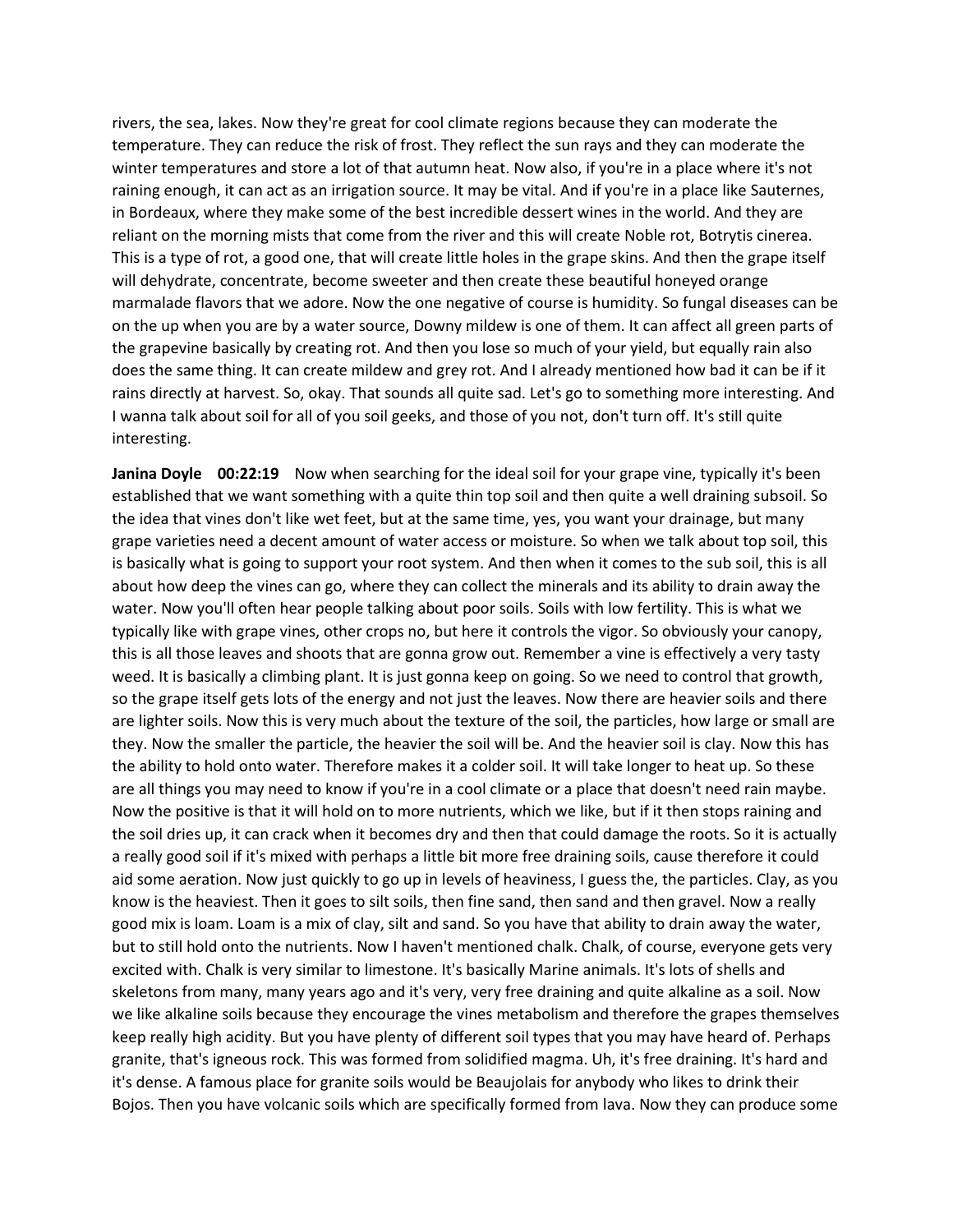incredibly interesting wines. Mount Etna on Sicily is certainly one of the most famous, but then there's also Lanzarote. A lot of the islands are growing grapes on volcanic soils. For me, it seems to give the wines a, a mineral, elegant character. And then of course there is slate. Slate used to be shale, but it was metamorphosized by heat and high pressure. So it's harder and slightly less porous than shale. You can find slate in the Mosel Valley, Germany now apparently because it's quite poor in organic matter and the roots have to get sent down between the sheets. Actually, that's what allows the mineral aromas in our glass to come out. Now there's so many different soil types, so it should actually reign it back in and actually go back to that conversation on alkalinity and acidity, cause actually it's quite interesting. Now we do like alkaline soils, but we don't want them to be too high because this can inhibit the intake of nutrients and encourage chlorosis. Equally what with a lot of sprays, chemical sprays happening in the vineyards, the soils are becoming way too acidic, which is a big, big problem. Especially across Europe. Therefore when the acidity level drops below five, aluminium then becomes available to the roots and acts as a poison killing the plant. This is when you realize how important nutrients and minerals are to the root system and to the vine. So actually I'm gonna geek out for a second. Everybody grab your pen. So if you've ever heard of anybody talking about calcium in the soils, this regulates the acidity, that kind of makes sense with the chalk and the limestone kind of soils that, um, always have that real finesse such as Burgundy or Barolo soils. They're famous for their limestone soils or again, Champagne. Potassium. Potassium in the soils regulates the flow of water and the sugar. So you're gonna get a more even ripening. Phosphorus encourages the root growth. So therefore ripening. Nitrogen literally after water is the most important nutrient for its health and its growth. Sulfur acts as an essential amino acid and gives enzymes and Magnesium is essential for Chlorophyll and it regulates the acidity and the sugars metabolism. So again, encouraging ripening. Now another thing that you need in the soils is organic matter. You want between about 3 to 10% within your soils. So this is coming from plants, animal remains and well poo, excrement. So this is all broken down into the soil by bacteria and by those lovely little earth worms, by mites and beetles and fungi, all the bugs. And this is called hummus. So it's a brown, black mixture that is going to help the soil structure. It will allow the soil to retain those minerals that we've talked about. It can actually give color to the soil which can aid in heat retention and it will help with the retention of water. So it's just filled with minerals and sugars and cellulose, starches and all that nitrogen that we need. Okay. What do you think? Is that enough today on soils? I don't think I've ever got so geeky on soils, but I don't know. I think it's super, super interesting. Right?

**Janina Doyle 00:30:06** So I think I will do a part two of this. So hopefully you are all very excited, not thinking, oh no, not another episode of Janina rambling on. Uh, but we'll look at what grafting is, what is a graft and the different rootstocks you can use. And maybe we'll look at trellising and pest control and a few other things in the vineyard, but I'll give you a break. So next week I'm gonna bring you Melissa Worrell, who is a good friend of mine and a stage one Master of Wine student. So she's gonna be talking about her experiences. What she's going through, the trials and tribulations. And hopefully you'll learn a little bit more about what it's like to study at that high level. But she's also Australian, from Barossa Valley. So I've tasked her to teach us all about South Australia as a wine region, the specific, most famous wine regions and their grape varieties, where they are. And we're gonna compare some of the grape varieties, how they differ, the nuances between those wine regions. So don't forget to come back next a week. Now, of course, I leave you with a wine quote as always, this one needs to be about soils, doesn't it? So this quote is from Oliver Magny. So he has written some wine books, such as Into wine and according to one website, he's the founder of one of the best wine bars in Paris: Ô Chateau. And he said: